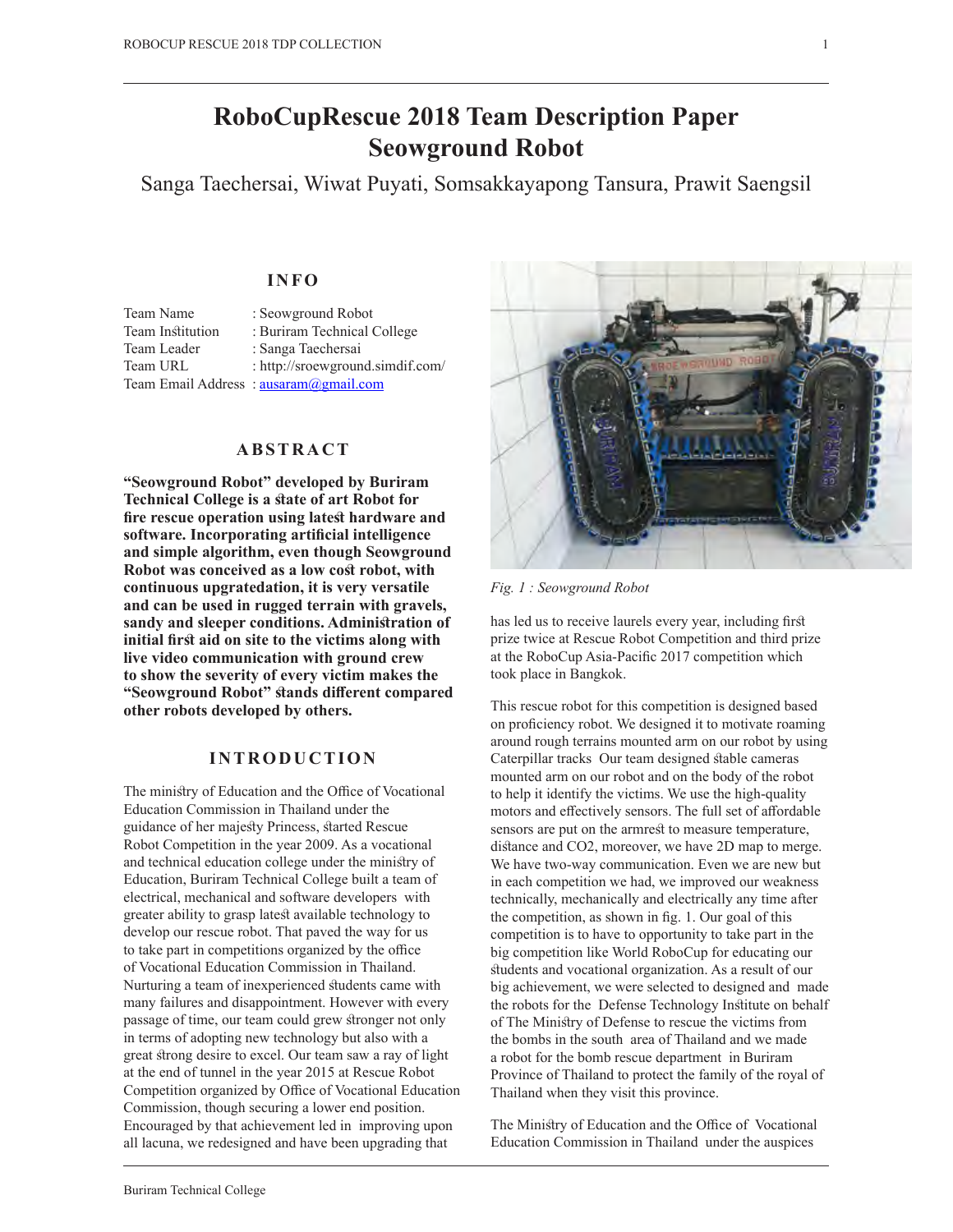

Fig. 2 : First Prize Rescue Robot Competive 2017



*Fig. 3 : 3rd Prize RoboCup - Asia Pacifc 2017*



Fig. 4 : First Prize Rescue Robot Competive 2018

of the Princess, sarted Rescue Robot Competition 10 years ago, that is the year 2009. We as a vocational and technical Education college under the minisry of Education took it upon ourselves and came up with a team of both electrical, mechanical and a group of students who showed some great ability in technology to fabricate our own rescue robot so, we could be able to take part in competitions organized by the Office of Vocational Education Commission in Thailand.

Even though the Rescue Robot Competition in Thailand started in 2009, we had to wait until 2015 that we made our first appearance in the Rescue Robot Competition organized by Office of Vocational Education Commission in Thailand under the auspices of Her Majesty the Princess of Thailand. Despite being our first time in the competition, we were awarded the  $7<sup>th</sup>$ position out of 62 competitors.

Encouraged by the position we were awarded on our first appearance; we came back and didn't give up. We had to do some amendments by strengthening our Rescue Robot on some areas of weakness. In the year 2016 we came back in the same competition, and this time around, we were handed the fourth place in the competition. In 2017, that is 3 years later, we were the champions of Recue Robot Competition of the Office of Vocational Education in Thailand under the auspices of Her Majesty the Princess of Thailand. In the same year, we also had a very good chance to participate in RoboCup Rescue Robot League of RoboCup Asia-Pacifc 2017 in Bangkok. We were awarded the third place. Recently, in 2018, we were the champions of Recue Robot Competition of the Office of Vocational Education Commission in Thailand under the auspices of Her Majesty the Princess of Thailand, as shown in  $fig.2.$ 

## **IMPROVEMENT OVER PREVIOUS CONTRIBUTIONS**

Our first competition in 2015, the Seowground robot could mechanically move with front and rare chains with double frame. It could only check the temperature, the carbondioxide, and the movement of objects or victims. From the above, you will realize in 4 years that we have progressed from the 7th to the first. This is as a result of the fact that we had to make some important changes in the robot. We moved the robot from a double frame to a single frame which enabled it to move faster and rescue the victims and also made changes on a controller.

The first version as shown on Fig.1 was designed for the first competition. We fabricated it for rescue purposes. The robot could mechanically move on trends and overcome obsacles to reach the victims so that the robot can detect if there is sill life in the victim because the robot is capable of checking the carbon dioxide, the victim's temperature and the sound but the rescue robot had 2 frames which coursed it to be heavy and slow in motion as a result, it couldn't easily reach the victims, so we were awarded the 7<sup>th</sup> position as earlier mention above.

For the second version of our rescue robot, we had to do some slide changes. The double frames which was used in the first version had some setbacks, as a result, we took the initiative to change it to one frame. This enable the rescue robot to cut across the surface easily. It could easily move to the victims. As a result of the fact that it was more light in weight compared to the previous one. We changed the warm gear that we made ourselves to meet the required standard, so that the robot could move smartly and fexible. For this reason, we were awarded the 4<sup>th</sup> position in the same competition in 2016.

For the third version, we changed the structure to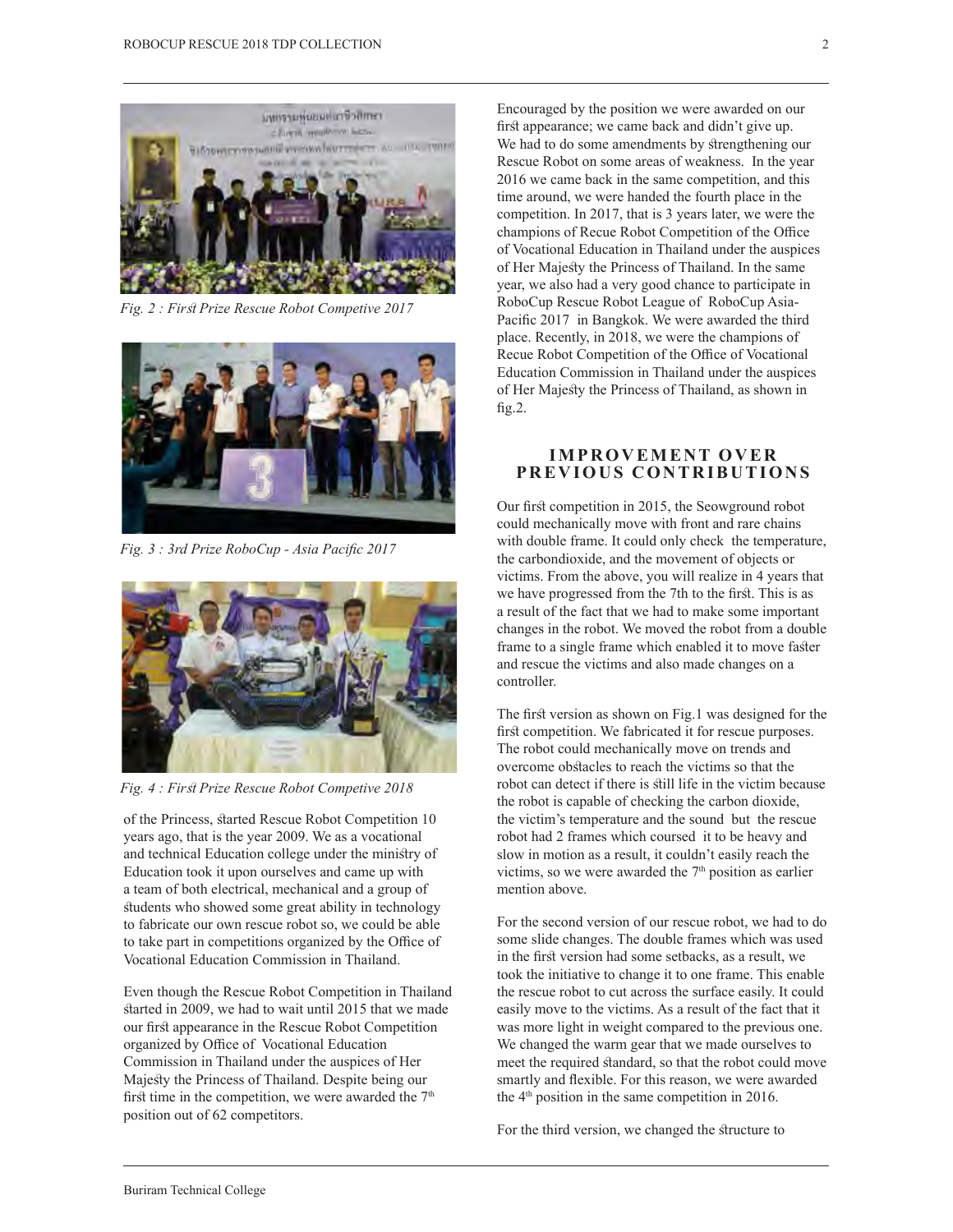enable the chains ft well in between the wheels so as to facilitate motion. The center was expanded to bind the front and the back wheels and to avoid any looseness around the timing chain. For this case, the robot was stronger so we were awarded the first position in 2017 in the same competition. After the competition, we had to improve the mechanical and technological ability of the robot by adding the one auto sensor which enabled the robot to interact with the controller and also to read and give feedback of the QR code, symbols, temperature and Co2. We had one more new thermal camera with 2D mapping to mark the location of the victims by reading movement, and symbol so the robot could detect the situation of the victims. As a result of this improvement, we were able to take part in the RoboCup Asia-Pacifc in Bangkok, Thailand which ran from the  $12<sup>th</sup> - 18<sup>th</sup>$  of December 2017. In the competition, we were awarded the third position out of 5 competitors.

# **II SYSTEM DESCRIPTION**

## **A . HARDWARE**

The robot is 48kg weigh, 116 cm long, 48 cm wide, 59.7cm high which included 145 cm fully sretched arm in doggy style. This robot has four flippers to give him balance to go through the all diferent kinds of obstacles. The flippers were manufactured to keep, pull, rotate the small things. It is equipped with 6 cameras, two at the base for looking to the victims in narrow, one at the front and one at the back, two one the arms as the main search cameras. It has three sensors, two in the front for detecting QR code, motion and symbols. It has one sensor for detection CO2. It also has thermal sensor to detect the victims. It has the map in front very near to fippers to map out the surrounding within 30 meters radius. It is equipped with fash light for navigation, microphone and speaker for interaction between the controller and the victims or the survivors.

#### **1. Locomotion**

The locomotion of our robot made of the conveyer belt system that we examined from different surface characterisics of the terrain. Many parts of the robot have improved in order to be strong for tough



#### **2. Batteries :**



The robot consume the 4 lithium polymer batteries of 5300 m Ah 3SIP 11.1V 30C because they are light and have high power.

#### **3. Electronics :**

The electronics systems are low-level systems. The micro-controllers are used to interface with motordriven system and data acquisition.

#### **4. Manipulation :**

The tele-operative robot can extend its arm from the doggy style standing up to 145 cm to search the victims around the surrounding or disaster area. The checkable arm consist of temperature



sensor, CO2 sensor. The arm of the robot can navigate itself by knowing the end-efector position in Cartesian coordinate system.

#### **5. Sensor**

 The robot identifes the victims by analyzing the information from the diferent kinds of sensor which fxed at the robot surveying arm. The controller can check the status of the victims through CCTV camera

and measure the victim temperature by utilizing temperature sensor. In condition of the disaster, we can know if the victim alive or not by the temperature sensor which will be interacted with the data from CO2 censor, and we can hear the voice or sound of the victims via microphone which will analyze the situation of the victims.

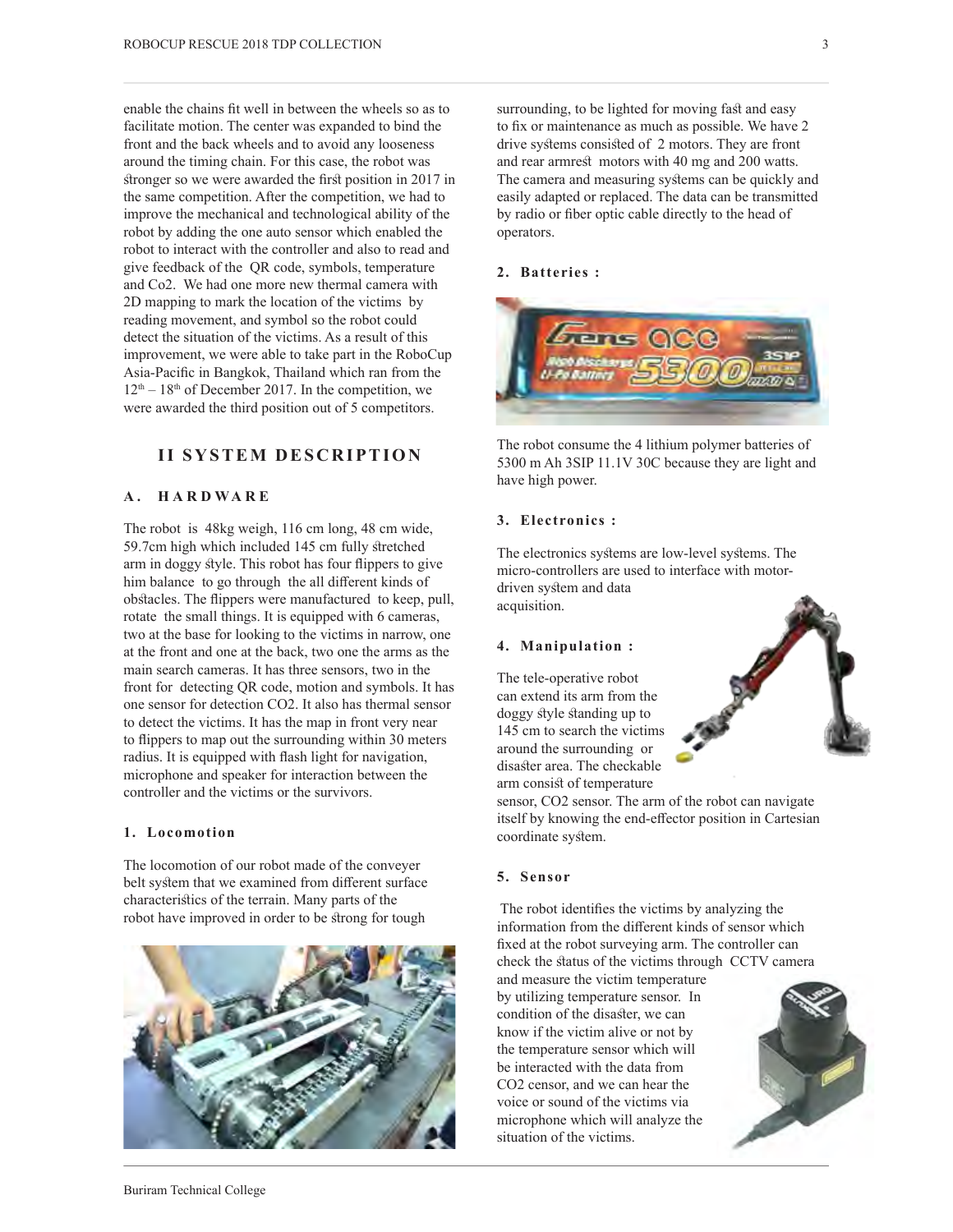#### **B . SOFTWARE**

# **MAPPING AND PRINTING**



The robot team wrote the program by Micro C that is the opened source. We installed the several kinds of sensors on each robot to gain the data to process and create an automatically 2-D map on the operator computer monitor. The map is generated by using the information from the distance of the robot movement from encoders, the

inclination and direction of the robot sensed by Inertia Measurement Unit, and the distance between the robot and the obstacles from laser range finder. For these, when the robot moves on the diferent surfaces, we meet some slippery condition that we can avoid to face. Our team wrote the program ourselves for this competition.

## **C . COMMUNICATION**

The robot is confgured with wireless network with 802.11a/5.8GHz. We use high-power network bridge to communicate between (See Fig.2). Considering the reliability of wireless communication in practice, we reduce the dependence on wireless. When operating in



autonomous mode, our robot can run normally in dropout in drop – out zone because of its fully on-board data process control. Switching to manual operation mode, our robot can work in reduced functionality mode.

## **CONTROL METHOD AND HUMAN-ROBOT INTERFACE**

We use the joystick to control the robot from the notebook. The operator uses the controller which interacts with the robot through the monitor which is connected to the cameras attached to the robot. We educate our operators on high technological skill on how to operate machine using PCS and joysicks. The operators have specialized in repair should there be any



break down in the robot. Our operators are also given sound knowledge on assembling a robot.

# **III APPLICATION**

#### **D . SET-UP AND BREAK DOWN**

The set-up and break down time of the operation system of the robot can be started in 3 minutes to make sure that all actuators are in the initial positions including starting the mapping, autonomy and victims detection mode the robot The operator control includes a notebook, a joysick, an access point, an antenna, and a monitor. We use aluminum case as the station. When we need it, just open and turn on the switch.

## **E . MISSION STRATEGY**

As this is our first time to challenge us to take part in the world Robocup, we are only a college in Thailand and we are not experienced in a competition out side the country, so we worry if we can pass the document step. We wish we can participate so that we can learn and experience more.

#### **F . EXPERIMENT**

As we participated in Robocup Asia-Pacifc 2017 and Robot rescue Competition of the Office of Vocational Education Commission under the auspices of the Princess of Thailand, during the competitions we studied the criteria of the competitions and tried to do it as possible with in the time limit. We were abled to win those competitions due to the robot unsurprising ability to navigate through various terrain, camera, and Co2 sensors capabilities to locate and identify whether survivors are alive.

#### **G . APPLICATION IN THE FIELD**

We have no experience in real situations of disaster, but we considered that it is very important to make the practical application when we first designed the robot how to build it srongly with the knowledge of mechanism, electronics to help the victims from the disasters and from first we took part and till now, we are sill improving and perfecting our robot. We will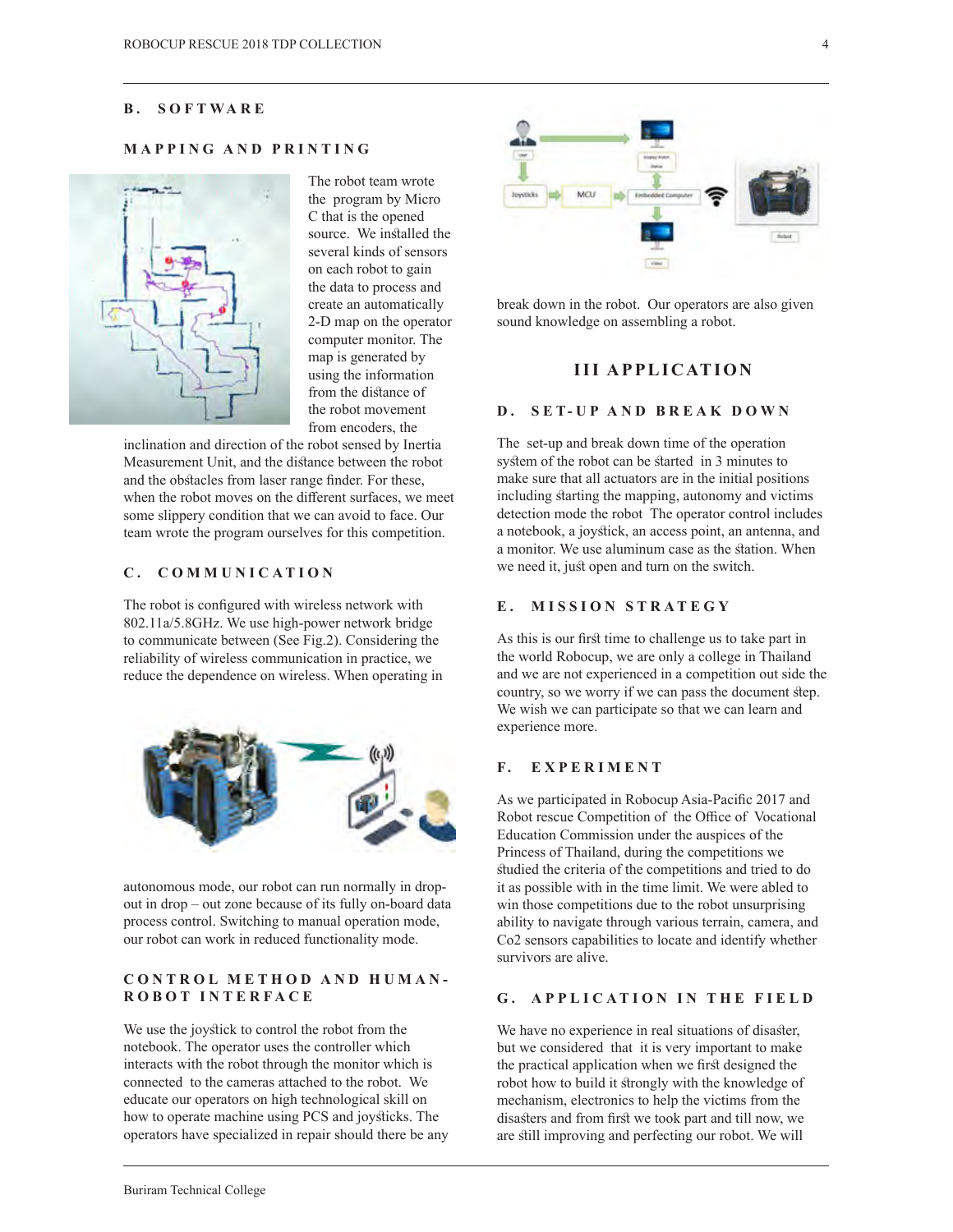continue to improve by making it more comfortable to bring it to anywhere, we will make it lighter than this one, we will use higher power network bridge for communication, we will change some parts of our robot to fit and make it more stable. We will change the motor with high quality. We will make it to help the victims from real disaster effectively. The most important, we will do our best in the first our competition in the World RoboCup 2018.

# **CONCLUSION**

Our lesson were from the competitions we took participating in 4 years. From we first had competition, our robot was not so technologically and practically, but after that we improved more and more, because we learned and experienced for each competitions. In the second year, we sill used the manual function, but the student who controlled the operator and the robot had more effectiveness in controlling the robot and helping the victims in time as to meet the criteria in the competitions. The third and the fourth year, we were awarded the first position of the competitions because we changed from double chains to the high competency single chain to make the robot lighter, so it can move faster and fit to the track without any, plus the motors we changed made it moved smoother and more stable and we had fippers and two-way communication, so we achieved the goal in the competitions. Our team gained much more experiences, even we were young, but we have a good team work, and we got support from the sponsors in Thailand to advanced our robot to ft in the World RoboCup 2018 in Canada.

# **APENDIX A**

# **TEAM MEMBERS AND THEIR CONTRIBUTIONS**

| Sanga Taechersai         | Team leader              |
|--------------------------|--------------------------|
| Wiwat Puyati             | Control<br>system design |
| Somsakkayapong Tansura   | Mechanical Component     |
| Prawit Saengsi           | Electrical design        |
| Prachit Suwanakarn       | Software and control     |
| Karn Tangprasertwut      | Operator                 |
| Nattaphat Bunlung        | <b>Battery Control</b>   |
| Chakrit Wattanapongpisan | Programming              |
| Naree Inram              | Coordinator              |

## **APENDIX C**







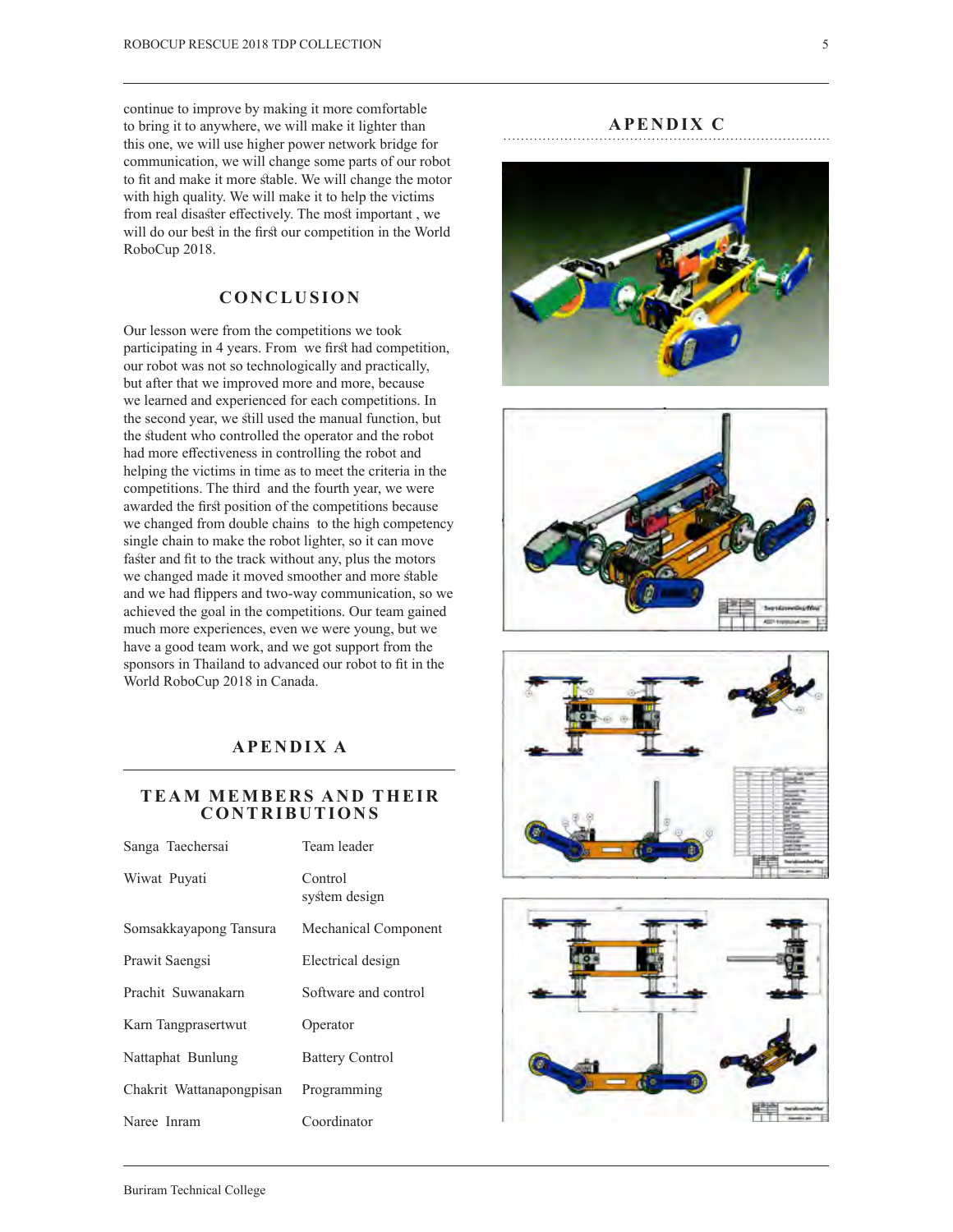# **APENDIX C**

## TABLE I MANIPULATION SYSTEM

| <b>Attribute</b>                            | <b>Value</b>      |
|---------------------------------------------|-------------------|
| Name                                        | Soewground Robot  |
| Locomotion                                  | Tracked           |
| System weight                               | 48 kg.            |
| Weight including transportation case        | 68 kg.            |
| Transportation size                         | $0.7x1.0x0.7$ m.  |
| Typical operation size                      | $0.6x1.0x0.6$ m.  |
| Unpack and assembly time                    | $150 \text{ min}$ |
| Startup time(off to full operation)         | $15 \text{ min}$  |
| Power consumption (idle/typical/max)        | <b>ND</b>         |
| Battery endurance (idle/normal/heavy load)  | <b>ND</b>         |
| Maximum speed (flat/outdoor/rubble pile)    | ND.               |
| Payload (typical, maximum)                  | 5 kg.             |
| Arm: maximum operation height               | 1.2 m.            |
| Arm : payload at full extend                | 8 kg.             |
| Support: set of bat. Chargers total weight  | <b>ND</b>         |
| Support: Set of bat. Chargers power         | <b>ND</b>         |
| Support: Charge time batteries (80%/100%)   | <b>ND</b>         |
| Support: Additional set of batteries weight | $1.12$ kg.        |
| Any other interesting attribute             |                   |
| $\mathrm{C}\mathrm{o}\mathrm{st}$           | 23,000USD         |

#### TABLE II AERIAL VEHICLE

| <b>Attribute</b>                           | <b>Value</b>     |
|--------------------------------------------|------------------|
| Name                                       | Soewground Robot |
| Locomotion                                 | quadcopter       |
| System weight                              | 3 kg.            |
| Weight including transportation case       | 6 kg.            |
| Transportation size                        | $0.7x1.0x0.7$ m. |
| Typical operation size                     | $0.7x1.0x0.7$ m. |
| Unpack and assembly time                   | $10 \text{ min}$ |
| Start up time (off to full operation)      | $3 \text{ min}$  |
| Power consumption (idle/typical/max)       | 100/150/300 W    |
| Battery endurance (idle/normal/heavy load) | 20/15/10 min     |
| Maximum speed                              | $10 \text{ m/s}$ |
| Payload                                    | $0.15$ kg.       |
| Any other interesting attribute            |                  |
| Cost                                       | 2,000 USD        |

## TABLE III OPERATOR STATION

| <b>Attribute</b>                           | Value             |
|--------------------------------------------|-------------------|
| Name                                       | Sroewground Robot |
| System weight                              | $20 \text{ kg}$   |
| Weight including transportation case       | $30 \text{ kg}$   |
| Transportation size                        | $0.6x0.8x0.4$ m   |
| Typical operation size                     | $0.6x0.9x0.4$ m   |
| Unpack and assembly time                   | $30 \text{ min}$  |
| Startup time(Off to full operation)        | $20 \text{ min}$  |
| Power consumption (idle/typical/max)       | ND.               |
| Battery endurance (idle/normal/heavy load) | ND                |
| Any other interesting attribute            |                   |
| Cost                                       | 2,000 USD         |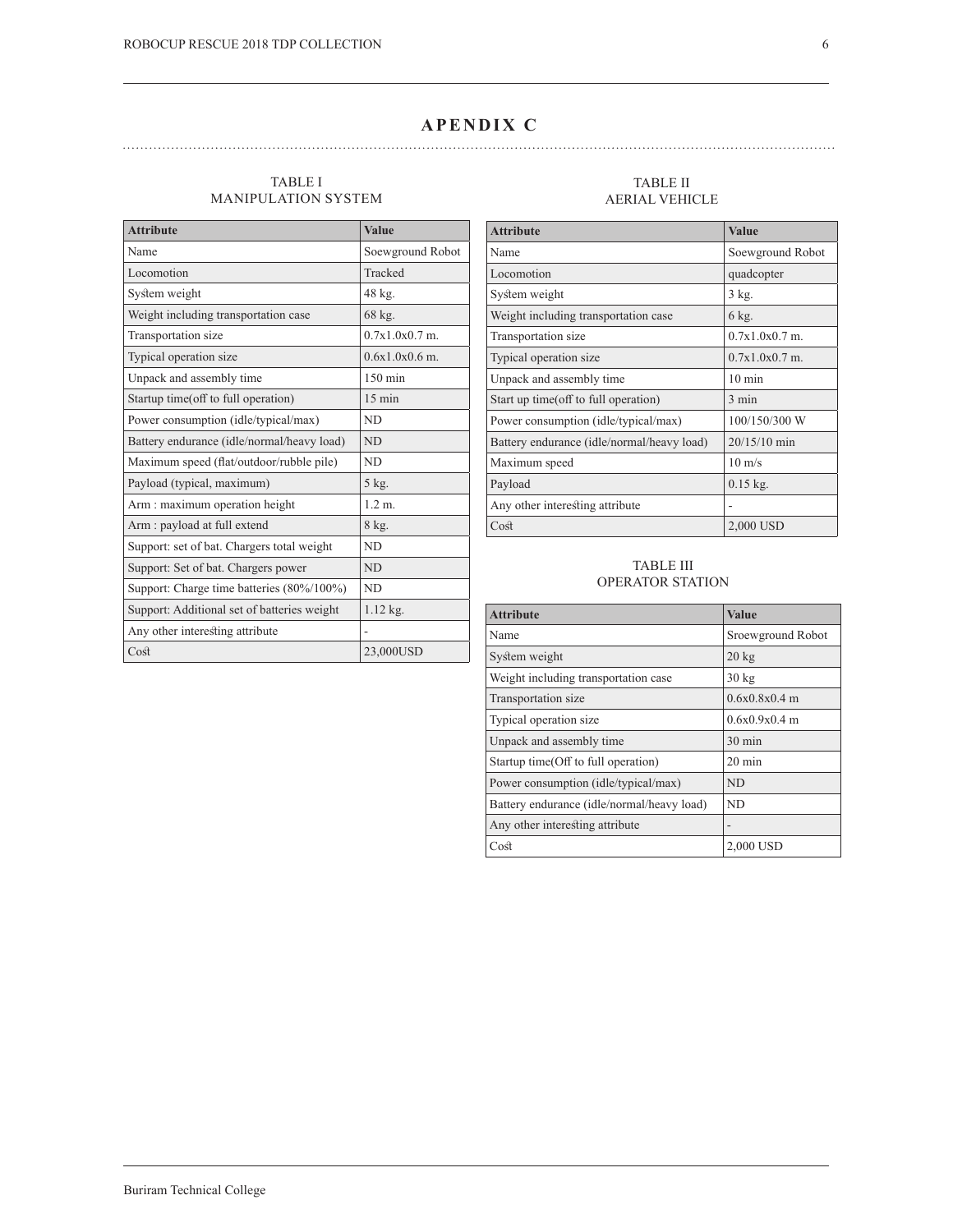# **APENDIX C**

| Part                       | <b>Brand &amp; Model</b>                                  | <b>Unite Price</b>       | Num.                     |
|----------------------------|-----------------------------------------------------------|--------------------------|--------------------------|
| <b>Structure Structure</b> | Owned Structure                                           | 2,000 USD                | $\overline{2}$           |
| Drive motors               | Zheg                                                      | 150 USD                  | $\overline{c}$           |
| Drive gears                | Planetary Gearhead GP 62                                  | 150 USD                  | $\overline{2}$           |
| Drive encoder              | Omron rotary                                              | 120 USD                  | $\overline{2}$           |
| <b>Motor Drivers</b>       | ND                                                        | $\overline{\phantom{a}}$ | $\overline{2}$           |
| DC/DC                      | Regutator                                                 |                          | 1                        |
| Battery management         | ND                                                        | ٠                        | 1                        |
| <b>Batteries</b>           | <b>LIPO</b>                                               | ٠                        |                          |
| Micro controller           | Arduino, Pic                                              | $\overline{\phantom{a}}$ |                          |
| Computing unite            | Nootbook, Embedded                                        |                          | 1                        |
| WiFi Adapter               | Access point outdoor UBIQUITI Bullet M5-HP) Wireless N150 | 101 USD                  | 1                        |
| <b>IMU</b>                 | Xeens                                                     | 320 USD                  | $\overline{4}$           |
| VDO Cameras                | ND                                                        | 320 USD                  | $\overline{\mathcal{A}}$ |
| PTZ Camera                 | ND                                                        |                          | 1                        |
| <b>Infrared Camera</b>     | ND                                                        | ٠                        | 1                        |
| <b>LRF</b>                 | ND                                                        |                          | $\overline{2}$           |
| CO <sub>2</sub> Sensor     | N <sub>D</sub>                                            | 125 USD                  | 1                        |
| Temperature Sensor         | ND                                                        | 19.78 USD                | $\mathbf{1}$             |
| <b>Battery Chargers</b>    | ND                                                        | 259 USD                  | $\overline{4}$           |
| Owned construct            | ND                                                        | 1,000 USD                | 1                        |
| Aerial Vehicle             | ND                                                        | 2,000 USD                | 1                        |
| Rugged Operator Laptop     | ND                                                        | 1.000 USD                | 1                        |

#### TABLE IV HARDWARE COMPONENETS LIST

TABLE V SOFTWARE LIST

| <b>Name</b>     | <b>Version</b>  | License      | <b>Usage</b>            |
|-----------------|-----------------|--------------|-------------------------|
| Ubuntu          | 14.04           | Open         |                         |
| <b>ROS</b>      | Indigo          | <b>BSD</b>   |                         |
| OpenCV          | 2.4.8           | <b>BSD</b>   | Haar: Victim detection  |
| OpenCV          | 2.4.8           | <b>BSD</b>   | LBP: Hazmat detection   |
| Hector SLAM     | 0.3.4           | <b>BSD</b>   | 2D SLAM                 |
| 2D Mapping      | $\qquad \qquad$ | Close source | 2D Mapping              |
| Owned construct | ۰               | Close source | <b>Operator Station</b> |